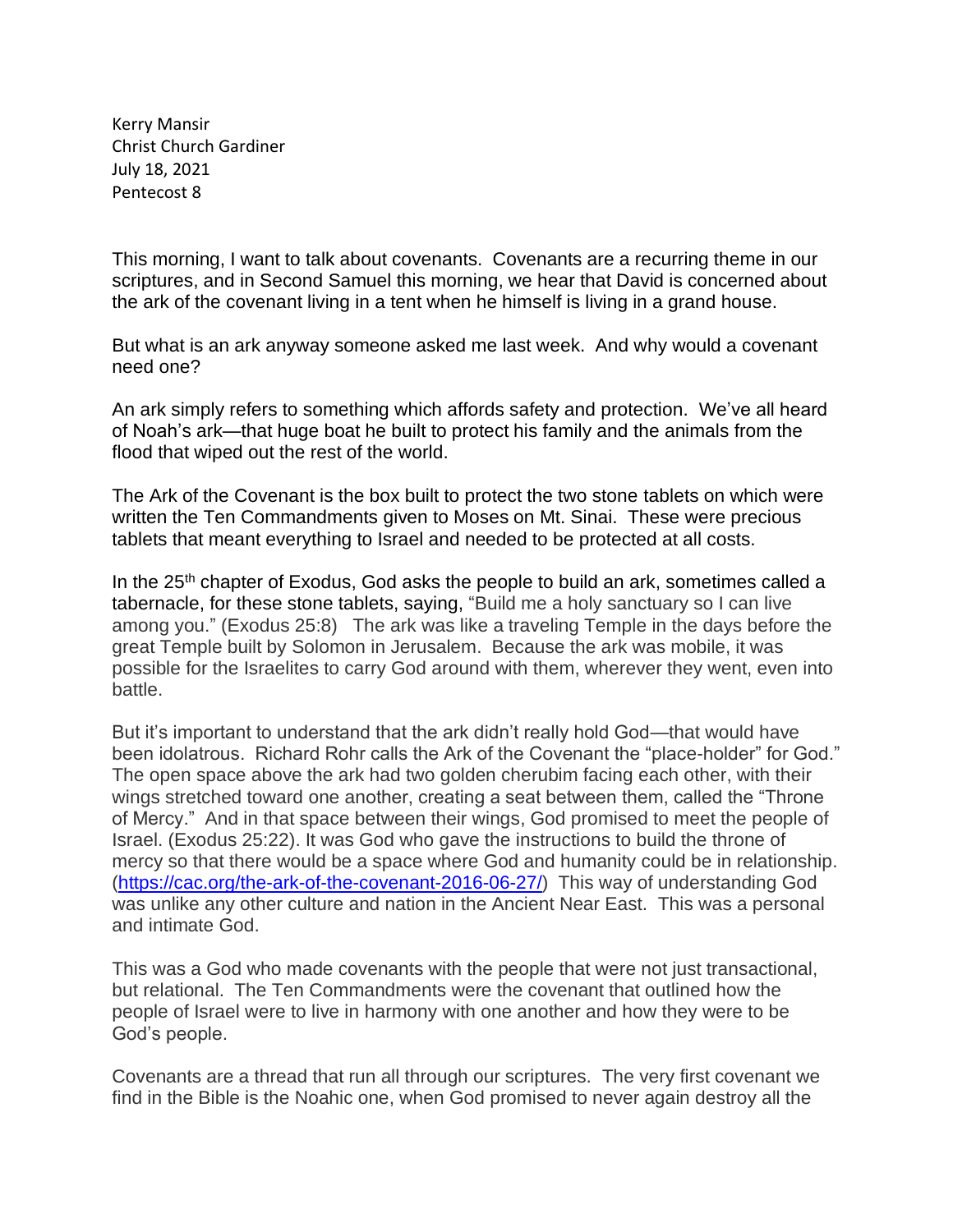people of the earth with a flood and sent a rainbow as the sign of that promise. The Abrahamic covenant was made when God called Abraham to leave the land of his fathers and to go to a new land where God would make a great nation of him, blessing him and calling him to be a blessing to others. We find yet another covenant in our reading today. The Davidic covenant is made when God promises to David that a kingdom will be established from his line and that God desires to be as a parent to this succession of kings called, not just to rule Israel, but to care for Israel as a shepherd cares for his sheep. And because God promises in this covenant to establish the throne of David's kingdom forever, at the time of Jesus, the people of Israel are still waiting for a king from David's line to retake the throne. And many of them believe that Jesus is that king. Even Rome is threatened by this promise that Israel still believes in and awaits its fulfillment.

The people of Israel know that God's plans are sometimes hidden from them, but they trust in the faithfulness of God and the covenants that God has made with them. And while Israel will often fall short of what God asks of them, God can be trusted to remain faithful. In the book of Exodus, we get this description of God who has led them out of their bondage in Egypt onto the path of liberation.

*YHWH, YHWH, a God of tenderness and compassion, slow to anger, rich in kindness, and abounding in faithfulness. For the thousandth generation, YHWH maintains his kindness, forgiving all our faults, transgressions, and sins*. (Exodus 34:6-7)

It cannot be overstated how incredible these words are and how different Israel's understanding of Yahweh was from their neighbors' understanding of their gods. With these words, the people are proclaiming that they experience a god who us merciful, compassionate, gracious, steadfast in love, faithful, and forgiving. This is the heart of their entire belief system.

It remains the heart of our belief system as well. This is the foundation of our concept of grace, and it all the more miraculous and powerful because God promises to be all of those things knowing full well how unfaithful we will be as God's people.

In the Bible, particularly in the books of the Prophets, we are constantly reminded of all the ways that Israel has fallen short—they have worshiped other gods, they have not cared for the poor, they have made idols for themselves, and other transgressions. And yet God's faithfulness is never dependent on their worthiness or readiness. God prefers restorative justice to punitive justice because restoring us to right and loving relationship is a divine justice—the only kind worthy of God.

This steadfast love of God is sometimes called covenant love, and we find it throughout the Bible in the promises God continues to make despite the unfaithfulness of Israel.

These covenants are the foundation of Israel's understanding of who they are, and covenant is at the heart of who we are as Christians, too. We also live in a covenantal relationship with God. At our baptism, we agree to a covenant where we promise to be